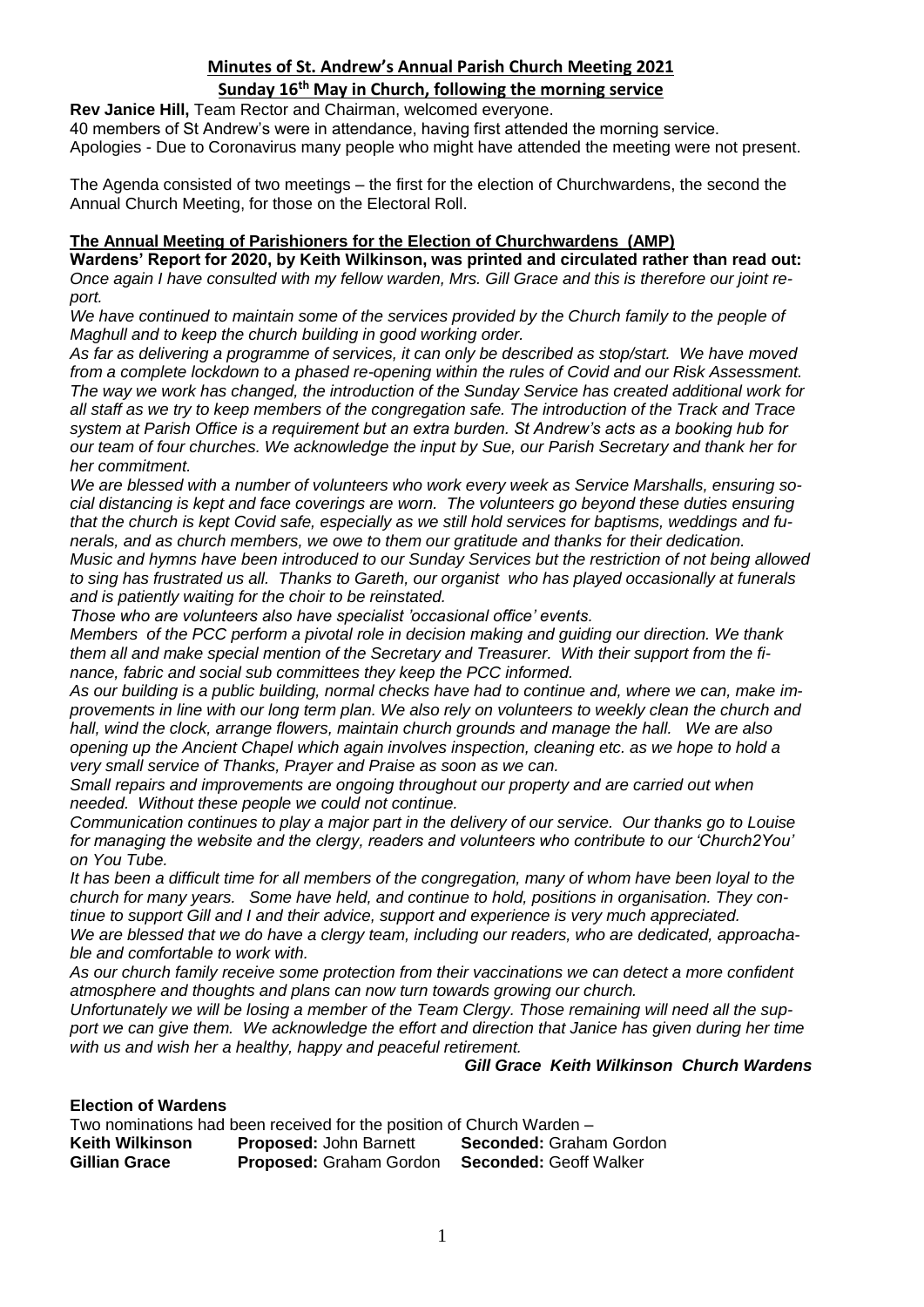### **Sunday 16th May in Church, following the morning service**

In the absence of any other nominations, Keith and Gill were duly re-elected as Church Wardens for St Andrew's.

Janice thanked Keith and Gill for continuing in this important role. Keith will not stand for re election as Church Warden at the next APCM in 2022, so Janice asked the meeting to start to pray now that the right person may be called to come forward for the role at that time.

Janice especially thanked the wardens and their team of marshalls for working so hard to ensure that church remained a safe and secure place during these times of pandemic.

### **The Annual Parochial Church Meeting**

**Minutes of the APCM held on October 15th 2020** had been available to view at the back of church and on the church website.

### **The Minutes were accepted as a true record by all present.**

**Proposed:** Geoff Walker **Seconded:** Bruce Hubbard **All in favour**

## **Presentation of Electoral Roll**

#### **Report by Geoff Walker, Electoral Roll Officer:**

*Following the Revision of the Electoral Roll presented to the 2020 APCM on the 15th October 2020 there were 133 Electors. Since then, and including the 2021 Revision, the following changes were applied for the reasons stated:*

| <b>Additions</b>               | 6 |
|--------------------------------|---|
| <b>Removal by request</b>      | 0 |
| <b>Known Bereavement 1</b>     |   |
| <b>Net Increase</b>            | 5 |
| Deserten the Lucius Informatio |   |

#### *Based on the known information available at the present time, I therefore commend to this Annual Parish Church Meeting the revised number of electors is 138.*

The Chairman expressed the thanks of the meeting to Geoff for the work he has done in maintaining and updating the Electoral Roll, especially given the short period of time that has elapsed since the delayed 2020 meeting last October, when it was last revised.

### **Presentation of Reports for 2020**

### *Annual Church Report*

The Report, which had been approved by the PCC, been on public display in Church and on the Church website, was accepted by the meeting and will now be submitted to the Charity Commission with the Accounts.

### **The Annual Report was accepted by those present.**

| <b>Proposed: Tricia Hugo</b> |  | Seconded: Helen Fawcet |
|------------------------------|--|------------------------|

**Proposed:** Tricia Hugo **Seconded:** Helen Fawcett **All in favour**

# *Final Accounts*

The Final Accounts for 2020, which had been approved by the PCC, audited and been on public display in Church and on the Church website, were accepted by the meeting and will now be submitted to the Charity Commission.

# **The Accounts were accepted by those present.**

**Proposed:** Tricia Hugo **Seconded:** Helen Fawcett **All in favour**

Janice thanked the Finance Committee for the extremely good job they are doing in difficult times. In a brief summary of St Andrew's financial situation, Janice told the meeting that church income has decreased significantly and we continue to spend more than we receive, a situation made worse by the Coronavirus pandemic, but we are blessed with the legacies we have received and, notably, by the previous hard work done by Geoff Walker in encouraging many church members to give by Direct Debit through the Parish Giving Scheme. This has meant that St Andrew's has fared 'not as badly as we might have done'. This message was reinforced by Tricia Hugo, Treasurer, who added her own thanks to the Finance Committee for their diligent, safe and secure hard work.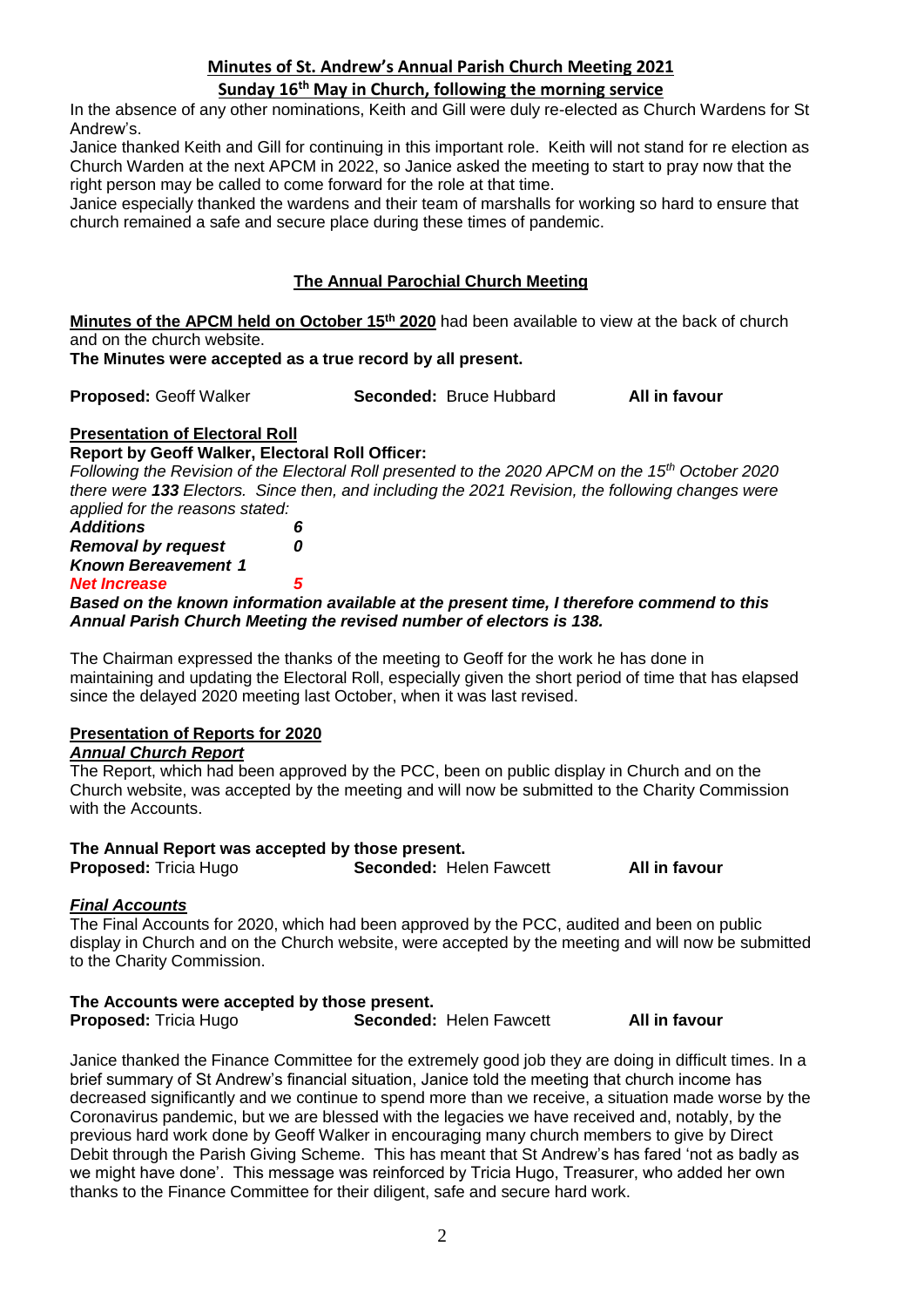### **Sunday 16th May in Church, following the morning service**

Geoff told the meeting that the Parish Giving Scheme can be joined online, by phone or by post.

### *Gift Aid and Planned Giving*

A report by the Gift Aid and Planned Giving Secretary, Geoff Walker, had been available to view in Church and on the Church website.

### *Deanery Synod and Church Organisations*

A booklet had been available to view in Church and on the Church website, giving Reports on: Online Services, Team Prayers, African Pastors Fellowship, Children's Society, Christian Aid, Church Mission Society, Ladies' Fellowship, Open Doors, Sefton North Deanery Synod, Prayer Shawl Ministry, 1<sup>st &</sup> 2<sup>nd</sup> Maghull (St Andrew's) Rainbows, 8<sup>th</sup> Maghull (St Andrew's) Brownies, 1<sup>st</sup> Maghull (St Andrew's) Guide Unit.

### **Elections**

### **PCC Representatives:**

No nominations had been received for the nine PCC vacancies. Janice reminded the meeting that these vacancies will remain open and could be filled at any time.

### **Appointment**

**Independent Examiner:** 

The meeting was in agreement that **Sefton CVS should continue to act as Independent Examiner for St Andrew's church.**

**Proposed:** Tricia Hugo **Seconded:** Alison Crawford **All in favour**

#### **Rector's Report**

**The Rector's Report for 2020 was printed and circulated rather than read out:**

*2020 was a strange year… it began fairly normally and by March we were in Lockdown and the rest as they say is history. During Lockdown, as you know we were required to close our Churches and stop our services and then we could open with restrictions and then close …but throughout this year people have worked tirelessly and I want to thank so many people for all they have done to keep our mission and ministry going.*

*To name but a few ….*

*Helen for checking the building during closure and cleaning….*

*Keith and Gill for their work, getting Church ready to open with the risk assessment and all the changes in Church to comply with COVID regulations*

*St Andrews for managing the Booking System on behalf of all of the Churches* 

*The Ministry Team Simon, Dave, Pat, Claire, Dave, Martin and Gordon for their work ….meeting weekly to look at ways we could offer alternative ways of worship, prayer and support. Pat as Outreach pastoral worker for all she has done.* 

*Community Craft and Chat team and St Peters Knitters who have knitted made various times which have brought comfort to people in our Parish and much further afield.* 

*Those who have been making chains and networks of people to keep in touch.*

*I* could go on and on …if there is one thing I could say about the response of the Church of *England in Maghull and Melling during this Global Pandemic is …..we have tried* 

*We have tried to follow our two bible passages which have been the focus of our purpose The Great Commission from Matthews Gospel* 

*19 Therefore go and make disciples of all nations, baptizing them in the name of the Father and of the Son and of the Holy Spirit, 20 and teaching them to obey everything I have commanded you and the Greatest Commandment* 

*"'Love the Lord your God with all your heart and with all your soul and with all your mind.'[a] 38 This is the first and greatest commandment. 39 And the second is like it: 'Love your neighbour as yourself.'*

*Our verse for the year 2020 was from Isaiah 43:19 Watch for the new thing that I am going to do ..*

*Well that wasn't quite what I expected but we have done lots of new things …things I could have never expected when I chose that verse.*